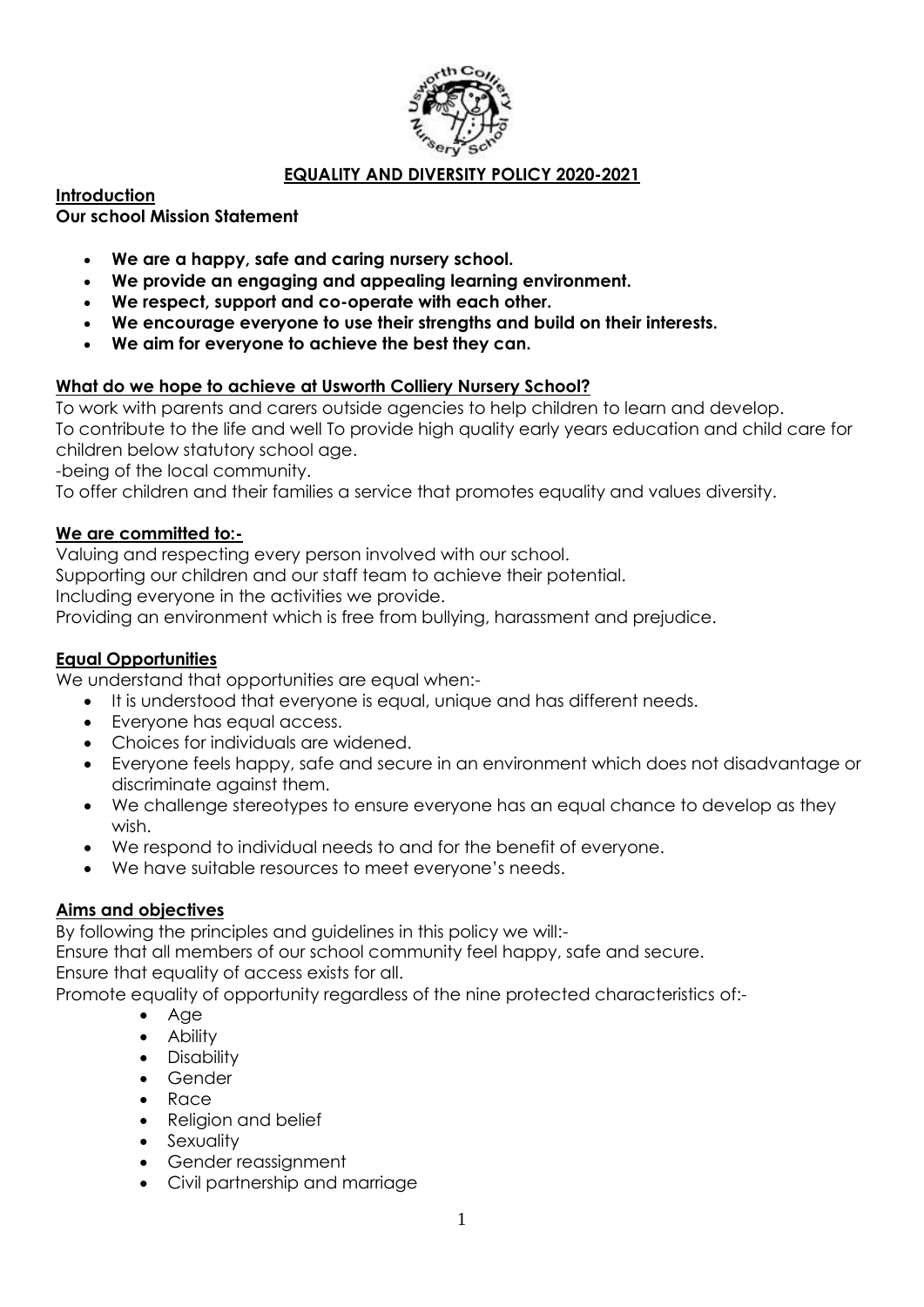• Pregnancy and maternity.

Through our school ethos and common practices we will ensure that we actively develop the self esteem and self respect of all members of our school community.

That our nursery school is relevant to our increasingly diverse society.

That our curriculum actively promotes equality of opportunity.

That we actively challenge all forms of bullying, harassment, prejudice and stereotyping. That we actively engage the support and commitment of the whole school community in achieving the above aims.

## **Legislation and best practice advice:-**

We are aware of our responsibilities in relation to:-

- 1970 Equal Pay Act
- 1975 Sexual Discrimination Act
- 1976 Race Relations Act
- 1988 Disability Discrimination Act
- 1998 Human Rights Act
- 1999 Macpherson Report into the Stephen Lawrence Murder Inquiry
- 2000 Race Relations (Amendment Act)
- 2001 Special Educational Needs and Disability Act
- 2002 Statutory Code of Practice on the Duty to Promote Race Equality
- 2006 Equality Act
- 2006 Sexual Orientations Regulations
- 2006 / 07 Employment Equality (Age) Regulations and Amendments
- 2010 Equality Act

# **GUIDELINES**

## **Disability**

Pupils with disabilities, learning difficulties and or special needs in our school will:-

- Have complete access to all of the facilities and resources available within our school.
- Receive additional or individual support if needed)to ensure that they fulfil their potential.
- Be integrated with and educated alongside other children.
- Have access to the same broad, balanced and relevant curriculum as other children.
- Be involved in the decisions being made about their care and education when possible.

# **Special Educational and additional needs**

As a Nursery school we are committed to:-

- Early identification of emotional and behavioural difficulties, before such difficulties lead to underachievement, disaffection and exclusion.
- Early intervention, target setting and regular monitoring of pupils with disabilities, learning difficulties or special needs.
- Giving additional support and encouragement to able or gifted and talented pupils to ensure they fulfil their potential.
- Working with parents and carers to ensure that pupils with disabilities, learning difficulties and or special needs, benefit fully from their time spent in our school.
- Ensuring that staff, when possible, take part in regular training about disabilities, learning difficulties and or special needs.
- Making use of local authority support services to ensure pupils with disabilities, learning difficulties and or special needs fulfil their potential.

# **Equality by Gender**

No matter their gender all of our pupils will:-

- Have access to the same broad balanced curriculum and resources.
- Be expected to do as well as they possibly can.
- Be expected to behave as well as they possibly can.
- Be expected to work together in a positive and constructive manner.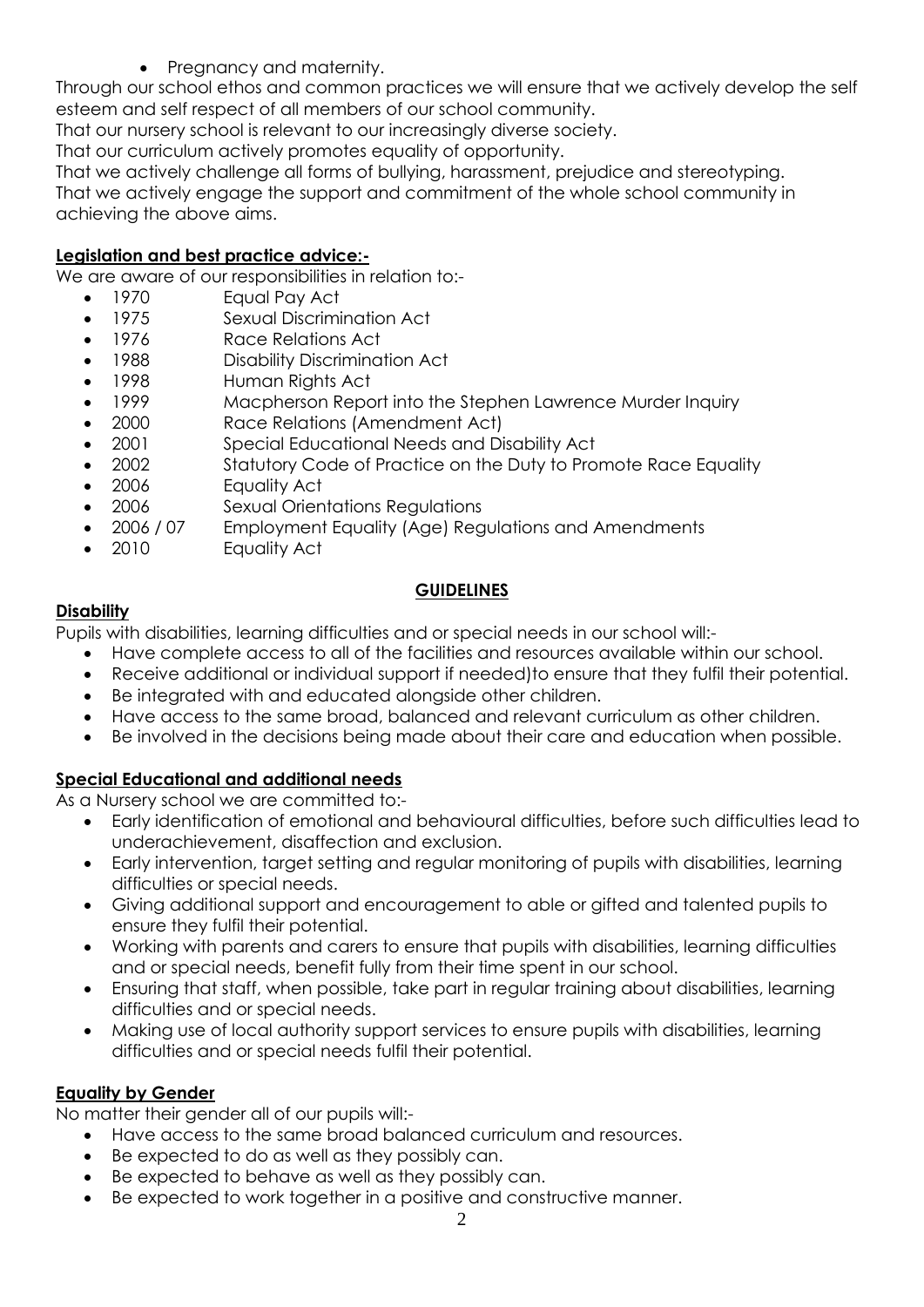Be discouraged from using sexist language and commended when they challenge such language.

As a Nursery school we are committed to:-

- Ensuring that neither gender dominates any area of the school, the curriculum or activities to the detriment of the other.
- Ensuring that all of our resources portray both genders in a positive and non-stereotypical way.
- Continue to monitor achievement by gender and if differences based on gender are identified, appropriate action will be taken to redress the balance.

## **Racial Equality**

We will ensure that:-

- When possible, the curriculum will reflect the ethnic, cultural and religious diversity of our local, regional, national or international societies.
- Resources will portray members of local and regional cultural and ethnic groups in ways which are positive and non stereotypical.
- Community languages other that English will be valued and promoted.
- All pupils will be able to dress and worship in ways which do not conflict with the cultural or religious conventions of the home.
- The dietary needs of all pupils will be met.
- Achievement and attendance will be monitored by ethnicity. If differences based on ethnicity are identified, appropriate action will be taken to address the imbalance.
- Members of all cultural and ethnic groups will be welcomed and valued by the school community.
- All racist incidents will be dealt with in an effective and consistent way, reported according to Local Authority guidelines and included in the Governing Body Annual Report to Parents.

## **Faith Equality**

We will ensure that:-

- We will use activities and resources within school to value and celebrate diversity based on religion and belief.
- All pupils will be given opportunities to meet their religious needs, especially at the time of important festivals.
- The dietary needs of all pupils will be met.
- Pupils will be discouraged form using offensive language based on religion or belief and commended when they challenge such language.
- Our resources will reflect people subscribing to a variety of religions and beliefs.
- People of all religions and beliefs will be encouraged to play an active role in school life.
- As far as possible our school team will reflect the variety of religions and beliefs that exist locally and nationally.

### **Equality relating to age or sexuality**

We will ensure that:-

- All of our pupils do as well as they possibly can.
- All of our pupils to behave as well as they possibly can.
- All of our pupils are encouraged to make equal use of all of the resources and facilities available in our school.
- Our resources will reflect the variety of families that exist in Britain today.
- Our resources will show people of all ages engaged in non-stereotypical roles and activities.
- When possible, school activities will be used to value and celebrate diversity based on age and sexuality.
- Pupils will be discouraged form using offensive language about age and sexuality and commended when they challenge such language.